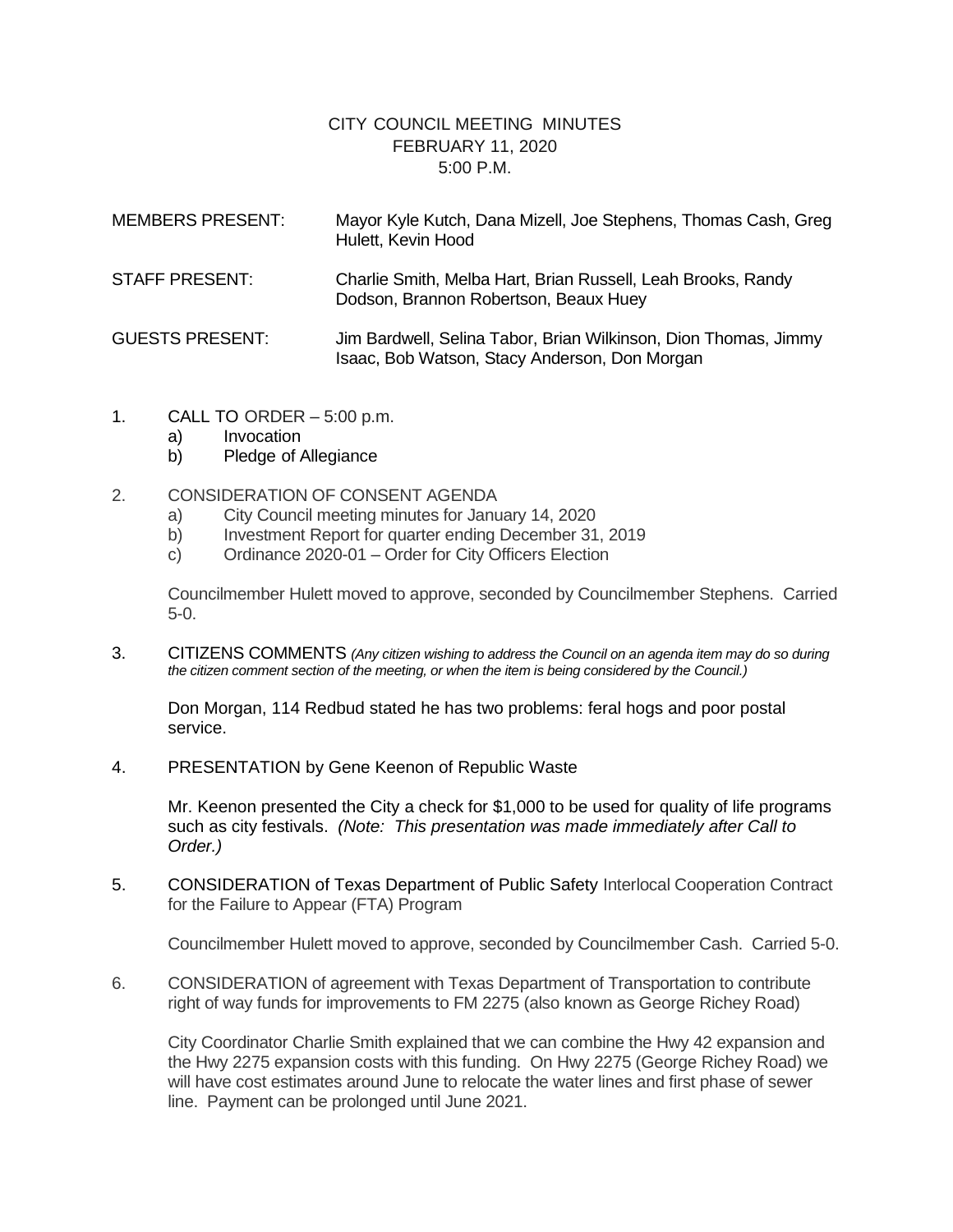CITY COUNCIL MEETING MINUTES February 11, 2020 Page 2

Councilmember Cash moved to approve, seconded by Councilmember Hood. Carried 5-0.

7. CONSIDERATION of Resolution 2020-02 authorizing Mayor to execute agreement with Texas Department of Transportation to contribute right of way funds for improvements to FM 2275 (also known as George Richey Road)

Councilmember Hood moved to approve, seconded by Councilmember Stephens. Carried 5-0.

8. CONSIDERATION of authorizing the Mayor to negotiate an agreement for feral hog abatement

After discussion and various suggestions Councilmember Hulett moved to authorize the Mayor to investigate the options and begin negotiations for abatement. Motion seconded by Councilmember Cash. Carried 5-0.

9. EXECUTIVE SESSION pursuant to Government Code §551.074 regarding the future status of the Building Inspector position

The Council recessed into executive session at 5:22 p.m.

10. RECONVENE INTO OPEN SESSION and take any action necessary regarding the Building Inspector position

The Council reconvened into open session at 5:38 p.m. No action taken.

## 11. CITY COORDINATOR REPORT

a) Update on capital improvement projects

1. We had a major water main break along Hwy 42 that cost \$92,000 to repair. Unfortunately, when Hwy 42 widens that line will go away.

2. Engineers are working on the water assessment study at Big Sandy Creek and have met with the City of Longview several times. Hopefully we will have a report in the next couple months.

b) Administrative updates

1. Mayor Kutch congratulated Melba Hart on completion of her Texas Registered Municipal Clerk recertification.